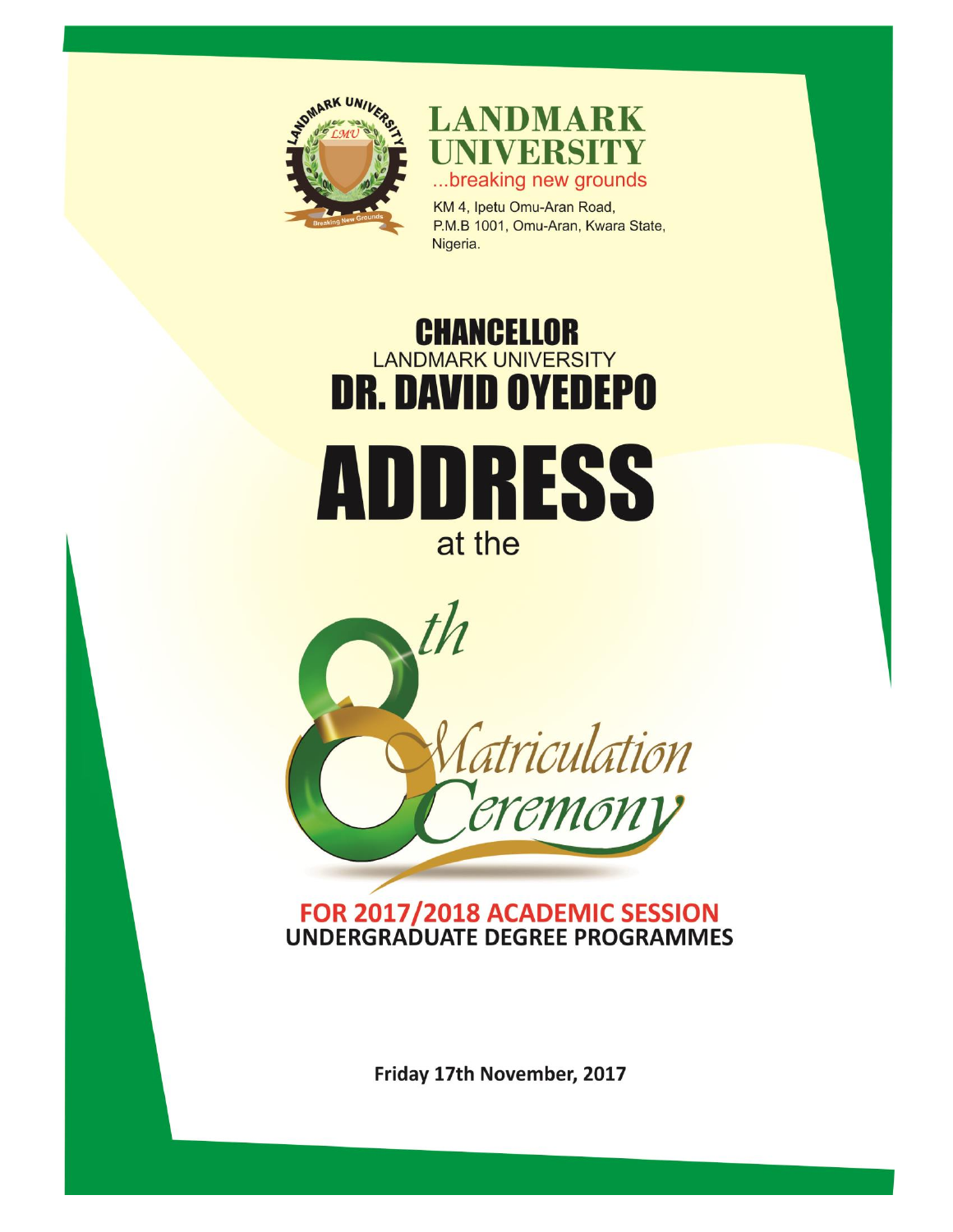# **Address of the Chancellor, Dr. David O. Oyedepo on the Occasion of the 8th Matriculation Ceremony of Landmark University, Omuaran, Kwara State, Nigeria, Friday 17th November, 2017.**

#### **Protocols INTRODUCTION**

I welcome you all on behalf of the Proprietors of Landmark University – the Living Faith Church World Wide (LFCWW) and Members of the Board of Regents to the 8th Matriculation Ceremony of Landmark University.

At this Matriculation Ceremony, we will be formally admitting the 8th batch of students into Landmark University, making them a part of the distinct heritage of Universities worldwide. We are grateful to God for His grace and preservation as we connect with the significance of today's ceremony.

My address on this occasion is captioned **"WHAT IS UNIQUE ABOUT LANDMARK UNIVERSITY"**

#### **OUR VISION THRUST**

**Vision emphasis of Landmark University is** embedded in our quest to put in place a University with visible footprints in Agriculture, making agriculture and allied programmes, the hub of academic and practitioner involvements that define the directions and emphasis of her operations. The visionary emphasis of Landmark University is in making men out of children by providing a platform for provoking accelerated maturity, intellectually and emotionally, through our custom built programmes, namely, Total Man's Concept (TMC), Entrepreneurial Development Study (EDS) and Towards Total Graduate(TTG) , designed to culminate in the raising of revolutionary army of intellectual giants, entrepreneurial pacesetters, young men and women in pursuit of vision, driving with unquenchable passion, commanding exploits in every direction, a people of honour, set to take the world by storms.

This is what informs the vision of Landmark University, a 3-fold mandate, captured as follows:

- Raising a generation of solution providers through a qualitative and life-applicable training system that focuses on value and creative knowledge.
- Raising a new generation of leaders through a broad-based qualitative education built on sound biblical principles culminating in the birth of breadwinners, job creators and world changers.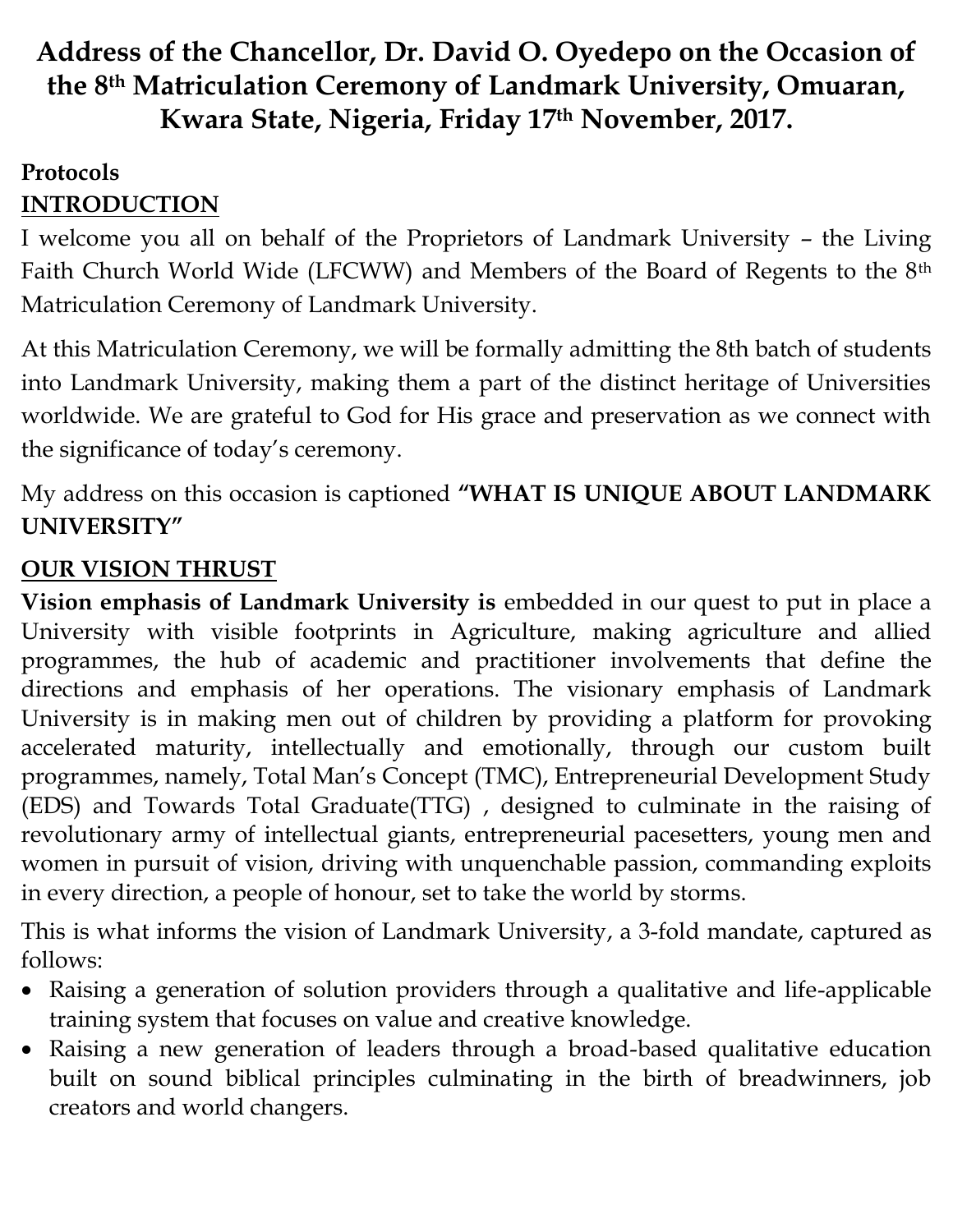Raising an army of reformers who shall redeem the battered image of the black race and restore her lost glory as these well-equipped graduates begin to build the old waste, repair the wasted cities and raise the desolation of many generations

## **OUR CORE VALUES**

- The platform for the implementation of our Vision and Mission is the Core Value of this university.
- Our Core Values are the principles that constitute the creed and defines the culture of this University. These are seven in number:

## **1. Spirituality**

- Here at Landmark University, Spirituality is the core of our core values.
- We recognize spirituality as an asset of inestimable value.

# **2. Possibility Mentality**

- Possibility mentality is key to a world of unlimited accomplishment.
- As no one ever arrives at a future that he cannot see.
- In like manner, no one ever arrives at a future he is not prepared for
- Here, we train our students to think contribution, think solution and think impact

# **3. Capacity-Building**

- Henry Ford said, "When you stop learning whether at 20 or 80 but when you keep learning, you are young whether at 80 or at 20".
- The largest room in the world is the room for improvement.
- Excellence is the product of one's tireless commitment to improvement.

## **4. Integrity**

 Whatever feat capacity may accomplish, it takes integrity to preserve it. For instance, here at Landmarrk University, examination malpractice is a capital offence and every perpetrator automatically loses his/her place in the university.

## **5. Responsibility**

- Responsibility here is all about efficient self and time management, it about living under self-set rules
- George Washington once stated, "*Discipline is the sole of an army. It makes small numbers formidable, it procures success to the weak and esteem to all".*
- It takes high-level discipline to fully deliver any given vision, goal or task.
- **6. Diligence**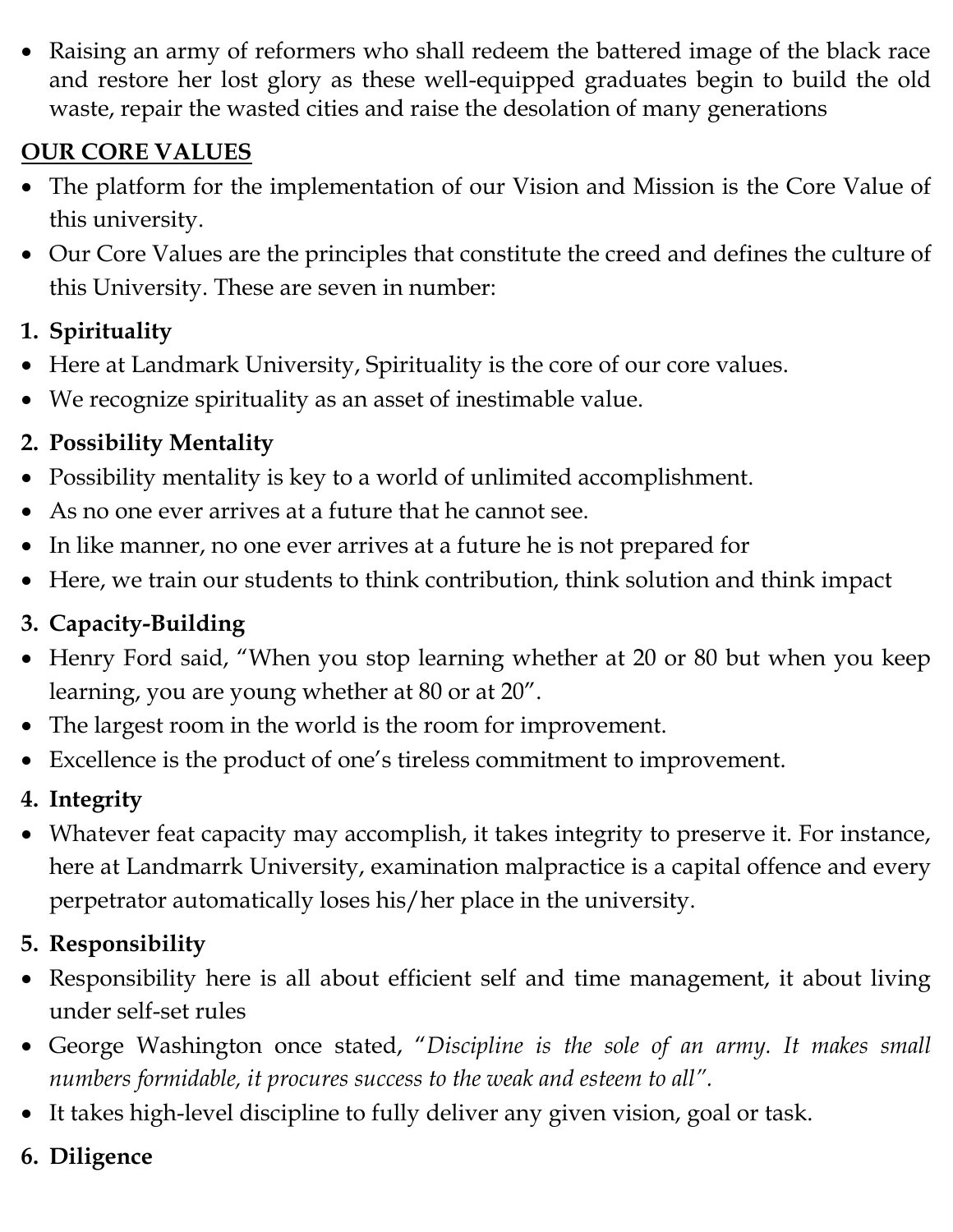- Every accomplishment is at the cost of commitment.
- Every high flyer is known to be a hard worker.
- No one ever gets out of life more than what he puts into it.

## **7. Sacrifice**

- There is nothing extraordinary on its own, it is man's extraordinary input that makes it so.
- No world-changer runs a normal schedule.
- No world-changer possesses a normal work habit.
- There is no star without a scar and the scar of every star is sacrifice.

## **Our Founding Philosophy**

However, in order for us to achieve these goals, we must build on a very solid foundation. It was this demand that led to the crafting of the founding philosophy of Landmark University which in the main emphasizes a needed departure from the tradition of schooling to the dynamics of learning and living.

Ours is essentially a philosophy of departure, change and transformation:

- "A departure from **form** to **skill**
- A departure from **knowledge** to **empowerment**
- A departure from **figures** to **future-building**
- A departure from **legalism** to **realism**
- A departure from **points** to **facts**
- A departure from '**mathe-matics'** to **'life-matics'."**

#### *Our Concept of Life-matics is all about:*

- Learning to make the most of life.
- Learning to live, and learning to lead
- Learning the Mathematics of living; Leaning the process of solving the complex equations of life.
- It is the calculus of life: Processes and Procedures towards impactful living
- Learning to solve problems. Learning to impact on the world around us.
- Training to be an asset and not a liability.
- Learning to be relevant to the world around us!
- $\bullet$